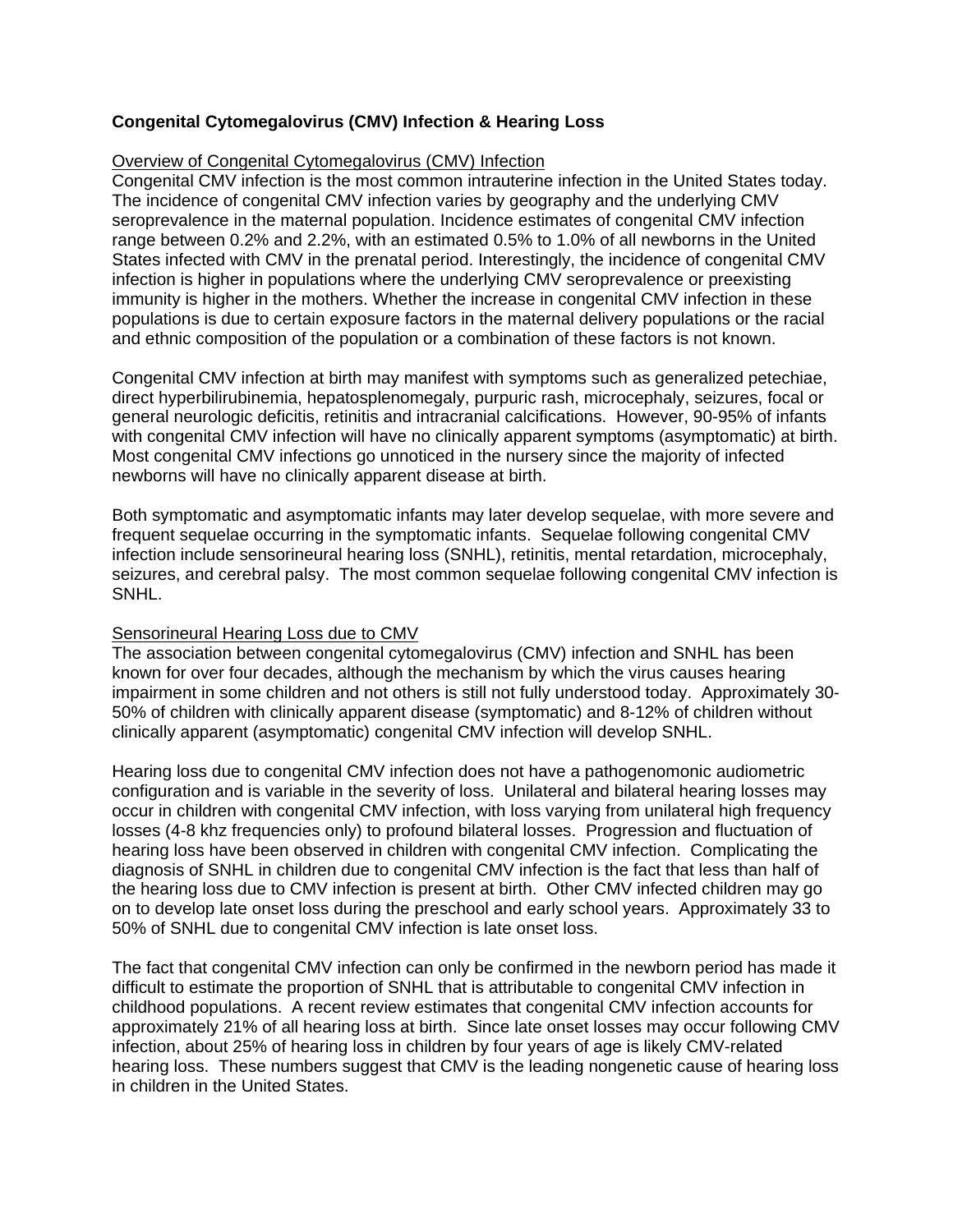# Identifying Congenital CMV Infection

The diagnosis of congenital CMV infection at birth is usually by the detection of the virus in urine or saliva within the first three weeks of life. The detection of CMV in saliva or urine can be readily accomplished in newborns with congenital CMV infection because infected infants shed large amounts of virus. Traditional virus isolation in tissue culture in which viral cytopathic effect (CPE) is detected by light microscopy has been the standard. In the past two decades, rapid viral diagnosis utilizing centrifugation-enhanced inoculation of the specimen onto the monolayer of fibroblasts followed by the detection of CMV antigens such as shell vial assay or the detection of early antigen fluorescent foci (DEAFF) have been used with comparable sensitivity and specificity to standard viral isolation procedures. The rapid methods provide results within 24 hours, compared with the longer time frame (2-4 weeks) for tissue culture method. PCR methods to identify CMV DNA from dried blood spots, urine and saliva have been explored in recent years. Although CMV may be identified by PCR methods, the sensitivity and specificity of these methods have not been established to date.

## Children with Hearing Loss due to CMV

Most children with congenital CMV infection do not develop hearing loss, however it is unclear which children with congenital CMV infection will develop hearing loss and, among those who do develop loss, whether or not the loss will continue to deteriorate. Approximately 50% of children with SNHL due to congenital CMV infection will have progressive losses. Since late onset hearing loss along with fluctuations and progression of the loss may occur with CMV related hearing losses, children with congenital CMV infection should have hearing tests every six months to monitor possible changes to their hearing loss. However, at times when hearing loss appears to be changing, audiological evaluations may be needed every three months to assess and document the changes in the hearing status of the child infected with CMV. In addition, parents should be encouraged to observe their child for signs that her hearing may be changing, i.e., not hearing the dog barking, turning up the volume of the television, not wanting to wear hearing aids when before she did not mind, etc. Finally, parents and health care providers should select communication methods that accommodate changing hearing loss and when considering hearing aids chose those with the most flexible gain.

## References

Dahle, A.J., Fowler, K.B., Wright J.R., Boppana S.B., Britt W.J., Pass R.F. (2000). Longitudinal investigation of hearing disorders in children with congenital cytomegalovirus. *Journal of the American Academy of Audiology, 11,* 283-290.

Fowler, K. B., Dahle, A. J., Boppana, S. B., Pass, R. F. (1999). Newborn hearing screening: will children with hearing loss due to congenital cytomegalovirus infection be missed? *Journal of Pediatrics, 135*, 60-4.

Fowler, K. B., & Boppana, S. B. (2006). Congenital cytomegalovirus (CMV) infection and hearing deficit. *Journal of Clinical Virology, 35*(2), 226-231.

Grosse, S. D., Dollard, S. C., Ross, D. S. (in press) Congenital cytomegalovirus (CMV) infection as a cause of permanent bilateral hearing loss: A quantitative assessment. *Journal of Clinical Virolog*y. Epub ahead of print.

Morton, C. C., & Nance, W. E. (2006). Newborn hearing screening-a silent revolution. *New England Journal of Medicine, 354*:2151-64.